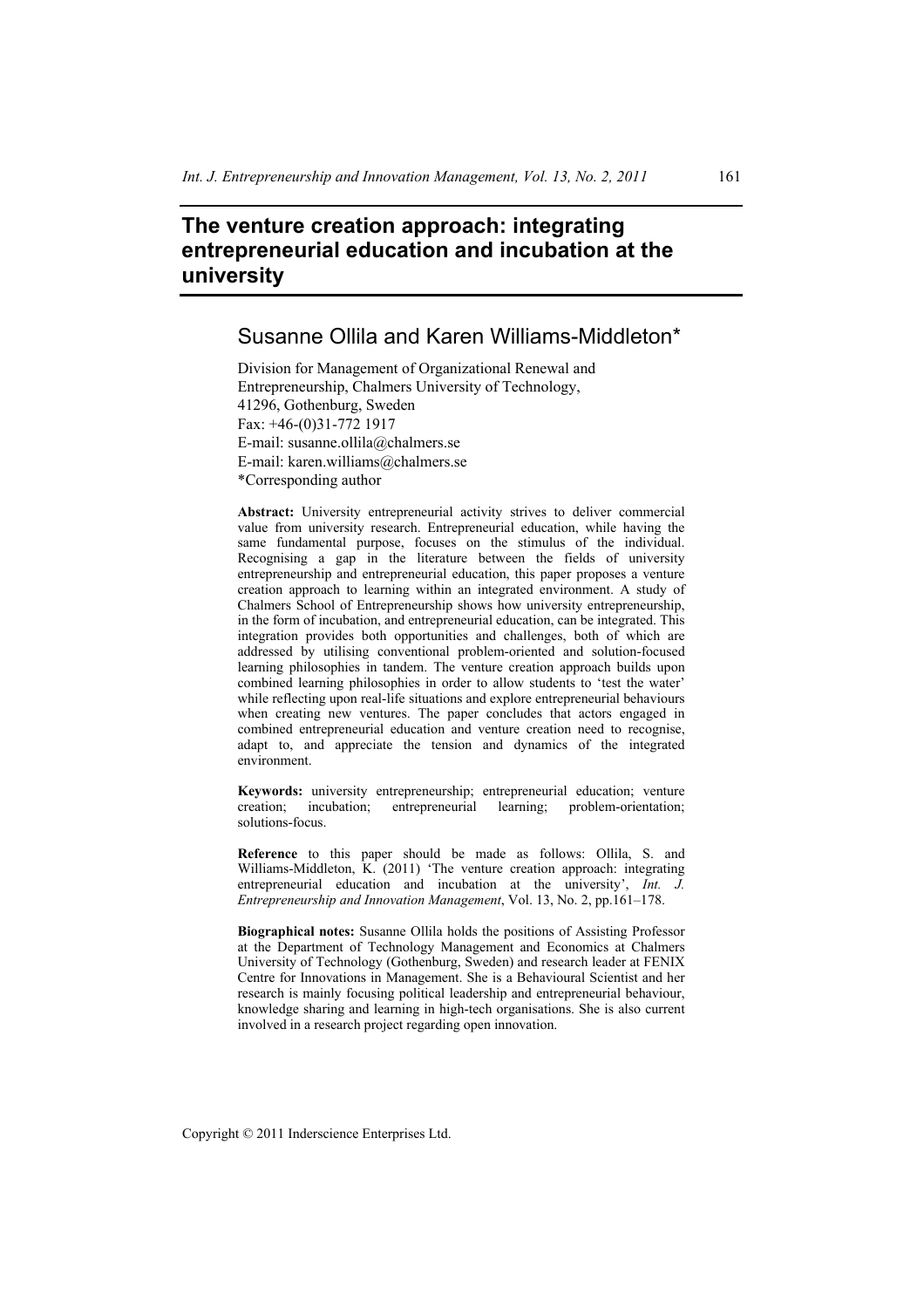Karen Williams-Middleton is a PhD candidate at the Management of Organizational Renewal and Entrepreneurship Division at Chalmers University of Technology. She is part of the educational staff at the Chalmers School of Entrepreneurship and Gothenburg International Bioscience Business School. She also is involved in innovation system projects at the regional and inter-regional (EU) levels. Her research is mainly in entrepreneurial behaviour development within institutional settings, with additional interest in societal entrepreneurship.

# **1 Introduction**

Universities are gaining an increasingly important role towards innovation development, going beyond the core responsibilities of conducting research and teaching, to include a *third mission* of delivering, to society, economic development of research (Etkowitz, 2004; Etkowitz, et al., 2000; Mowery and Sampat, 2005; Tassey, 2005). The activities of the universities engaging in the third mission can include technology transfer, patenting, venture creation, regional development, incubation and science park development, among others. After a substantial review of literature, these are recognised as broadly defined under the term university entrepreneurship, structured into four sub-streams: entrepreneurial research-university, productivity of technology transfer offices, new firm creation, and environmental context including innovation (Rothaermel et al., 2007). Even with such a broad definition, there still exists a gap in the literature, where entrepreneurial education is not included as a contributing stream of research to the field of university entrepreneurship.

In parallel, the growth of entrepreneurial education programs at colleges and universities illustrates the increasing importance of educating and developing new entrepreneurs (Finkle and Deeds, 2002; Katz, 2003; McMullan and Long, 1987; Solomon, 2007). Menzies (2004) discusses a recent development in university-level entrepreneurial education as an emphasis towards venture creation. Thus, entrepreneurial education with a focus on venture creation has implicitly the same intent as the third mission of the university – to contribute to future economic development stemming from new innovations. What has not been explored in depth is the utilisation of entrepreneurial educational platforms as a mechanism for university entrepreneurship (Pittaway and Cope, 2007), particularly in the form of venture creation and incubation. However, this is perhaps due to the potential challenges encountered when combining academic and business perspectives and objectives.

In Sweden, university researchers hold, independently, the responsibility of commercialising their research, differing from the large majority of university regulation around the globe, particularly the conceptual models developed in the  $USA<sup>1</sup>$  and copied in other industrialised countries. However, regardless of who owns the responsibility for commercialising research, there is an additional challenge to overcome the situation that the majority of university researchers are not interested in championing their ideas in the market place, as the entrepreneur, because they already have a decided career path within academia (Bosma and Harding, 2007).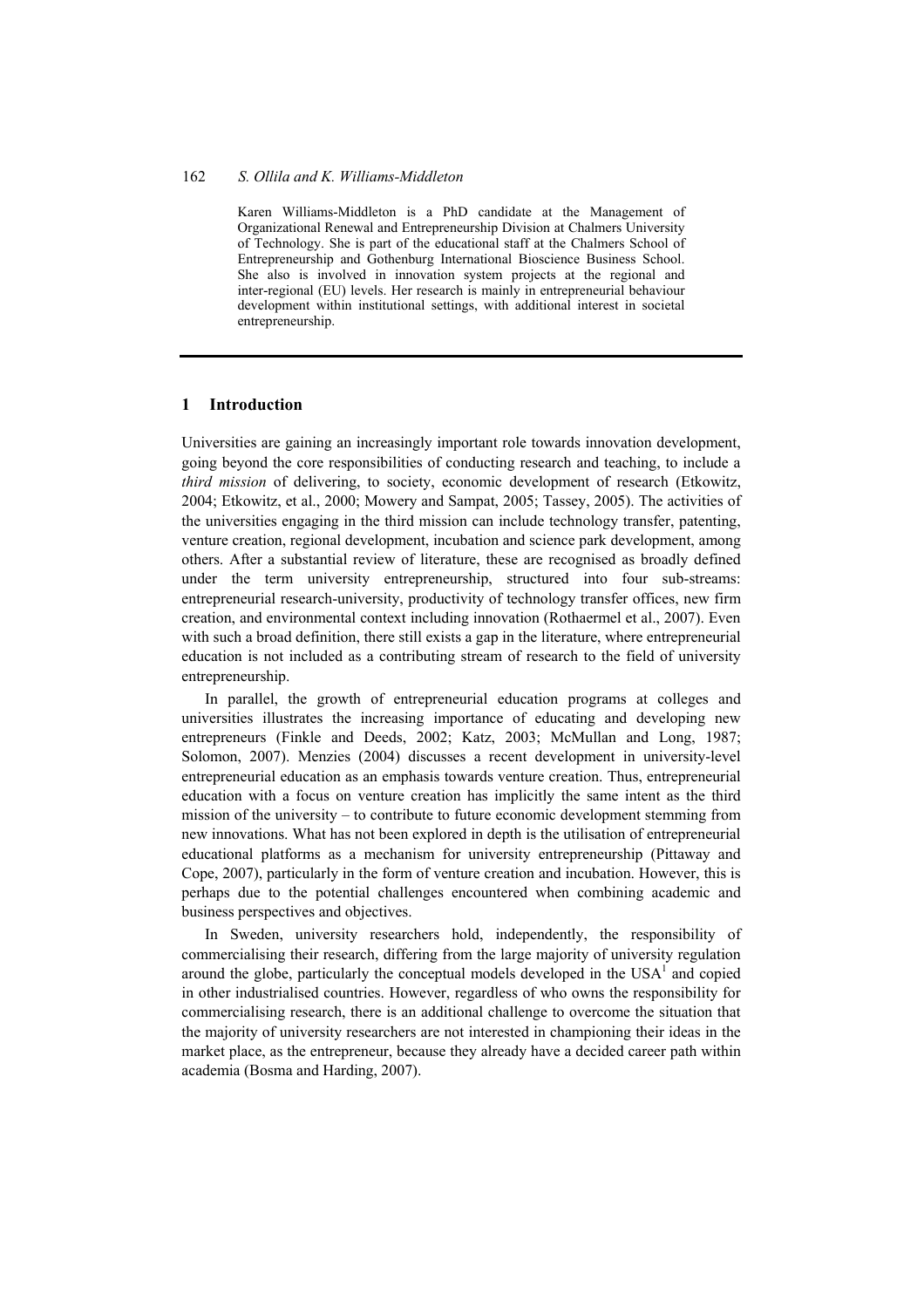# *The venture creation approach* 163

Drawing upon the case of Chalmers School of Entrepreneurship (CSE), a combined masters-degree entrepreneurial education and incubator at a technical university in Sweden, this paper will address the challenges mentioned. Since 1997, CSE has successfully educated more than 250 aspirant entrepreneurs and, since 2001, incorporated more than 25 companies with a current market value of approximately  $66$ MEUR<sup>2</sup>. The case of CSE is used to illustrate how education can be incorporated into university entrepreneurship activity in the form of incubation. It also helps to explore how entrepreneurial education can, in turn, benefit from integration into real-life venture creation.

Research regarding action-based entrepreneurial education at selected Swedish Universities, including Chalmers University and CSE, has been conducted in the past (Rasmussen and Sørheim, 2006; Jacob et al., 2003). However, as pointed out by scholars (Pettigrew et al., 2001) more longitudinal, in-depth research is needed. As actors involved in the daily operations of CSE, we both recognise the need of the external evaluation conducted by other researchers, but also recognise the lack of more in-depth outcomes and effects of the education, which could perhaps be difficult for an outside researcher to assess or even identify. Thus, this paper will investigate the case of CSE from an insider's perspective, using insider action research methodology (Coghlan and Brannick, 2005; Roth et al., 2007).

This paper has two aims. The first aim is empirical, showing an academic environment that incorporates the creation of new ventures into a masters-level entrepreneurial education. Given the challenge of integrating these two, we feel that the empirical material merits discussion. The second aim is to address the gap in literature between university entrepreneurship and entrepreneurial education. Drawing upon existing research into entrepreneurial education, and building upon various learning philosophies, we formulate the following research question: What approach is needed to facilitate learning that integrates entrepreneurial behaviour and venture creation? Thus, the theoretical contribution of this paper is to show how entrepreneurial education contributes to the field of university entrepreneurship.

In the paper, we first present teaching approaches and learning philosophies to be utilised in combination when integrating entrepreneurial education with venture creation. Next, the methodology of the study is explained, followed by the empirical material. Finally, we discuss an approach to venture creation, from which conclusions and implications are drawn.

# **2 Entrepreneurial education: philosophies and approaches**

Many scholars agree that higher entrepreneurial education has to have an experiential learning perspective together with some kind of interactive pedagogy in order to enhance learning and innovative capacity (Barrett and Peterson, 2000; Collins et al., 2006; Honig, 2004; Johannisson et al., 1998; Lundström and Stevenson, 2002; Vinten and Alcock, 2004; Yballe and O'Connor, 2000). Heinonen and Poikkijoki (2006) explore an entrepreneurial-directed approach that seems to be well suited for teaching entrepreneurial behaviour in a university setting, as it encourages students to broaden their perspectives, and also develop the entrepreneurial skills and behaviour required for their studies. This approach represents an experiential learning challenge to teachers and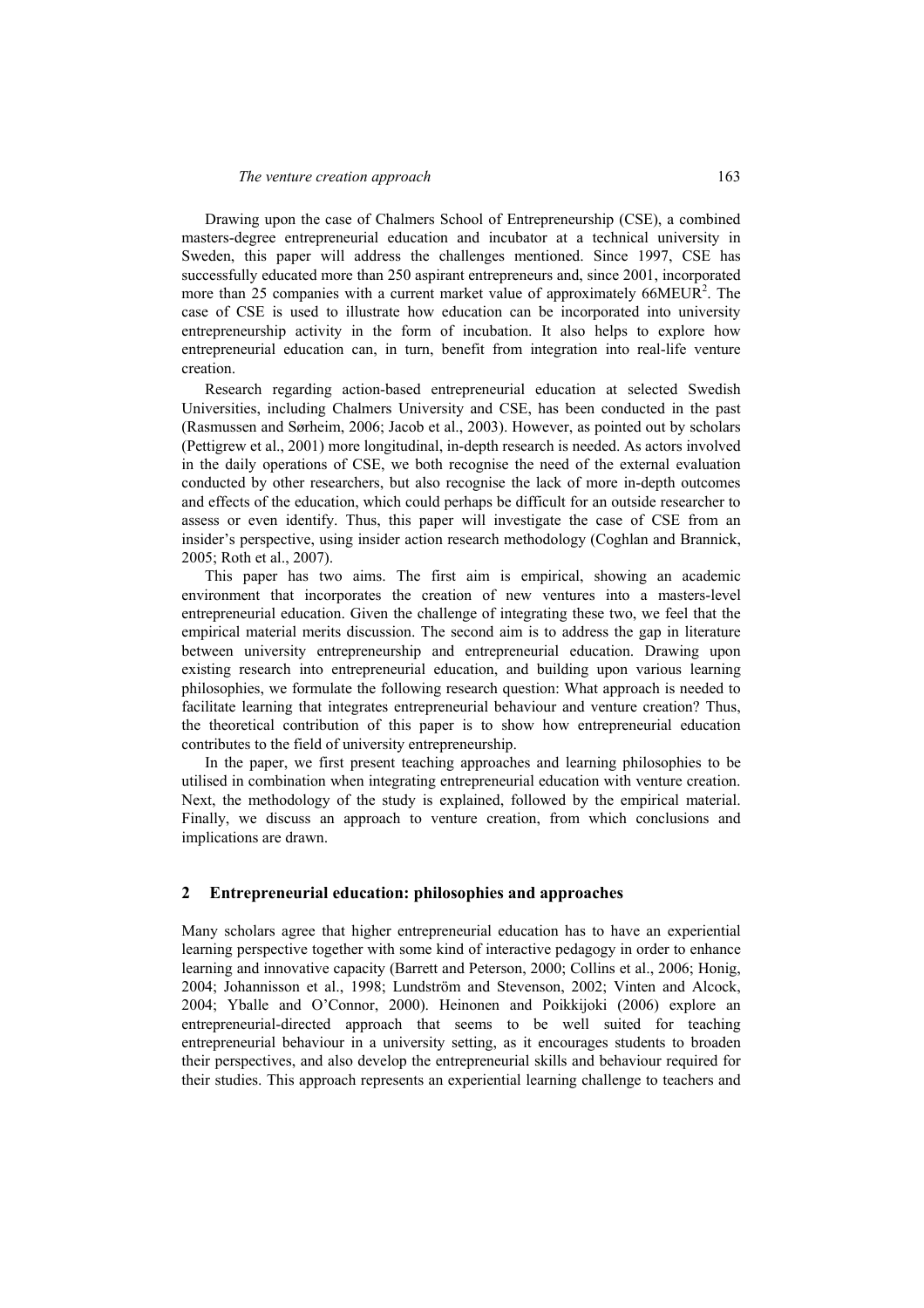students in that it decreases the predictability and control of the teaching situation, while increasing the interest in learning and teaching.

Gibb (1996) proposes an enterprising teaching approach that he argues as being essential for connecting conceptual knowledge to a range of entrepreneurial behaviours. Some of the key elements Gibb proposes are: a focus on process delivery, ownership of learning by participants, learning from mistakes, negotiated learning objectives and session adjustment and flexibility. Gibb claims this approach is successful because it creates:

- a a learning environment which provides ownership, control, autonomy and customer-led rewards
- b a holistic management and multi-disciplinary approach to teaching which is project and process-based
- c a teaching style employing a wide range of learning processes such as conventional lectures, seminars, and workshops, focus groups, teaching of peers etc.

Overall Gibb (1996) claims that the enterprising approach stresses the importance of a focus upon the 'internalisation' of knowledge and the adoption of a definition for real learning, as stated by Maples and Webster (1980).

We recognise that an experiential teaching approach is essential as it draws focus to the importance of learning the process of acting entrepreneurially. However, we think that more is needed in entrepreneurial education to prepare individuals to start up a business. Even enterprise simulation lacks the sense of urgency and pressure created by real-world business situations, such as having multiple priorities and stakeholders, thus, leaving the student without a true-to-life experience. Thus, experiential teaching, while simulating reality, is still contained within the academic arena. Bringing entrepreneurial education together with incubation at the university and letting students create a venture as a part of their entrepreneurial education is, in this paper, proposed to be a successful way to develop entrepreneurs as well as new companies, because it incorporates the context of the real business world.

However, as mentioned before, integrating entrepreneurial education with incubation creates challenges. Traditional academic learning is strongly related with the ability to rationally identify and analyse situations and problems in order to give a specific answer (Collins et al., 2006; Gibb, 1993). Students are repeatedly tested in noticing when there is a problem, what the problem entails, searching for causes and/or reasons for the problem, and then, based on analysis, proposing answers. Even though there are schools and centres within academe that build on the rationale of bridging theory and practice, the learning philosophy behind most academic educations seems to be problem-oriented. However, it is known that entrepreneurs are action-oriented and therefore many entrepreneurship educations are adapting experiential learning approaches (Barrett and Peterson, 2000; Collins et al., 2006; Gibb, 1996; Lundström and Stevenson, 2002; Vinten and Alcock, 2004; Yballe and O'Connor, 2000).

A challenge educators' encounter in combining entrepreneurial education and incubation could be described by using Glassman's et al. (2003) discussion of balancing the Acropolis and the Agora: the Acropolis being the temple of accepted approaches to university (structure) and scholarship and the Agora representing the market of materialistic pursuits led by ungodly commercial interests. Acropolis is comparable to a learning philosophy focusing on traditional academic learning, as strongly connected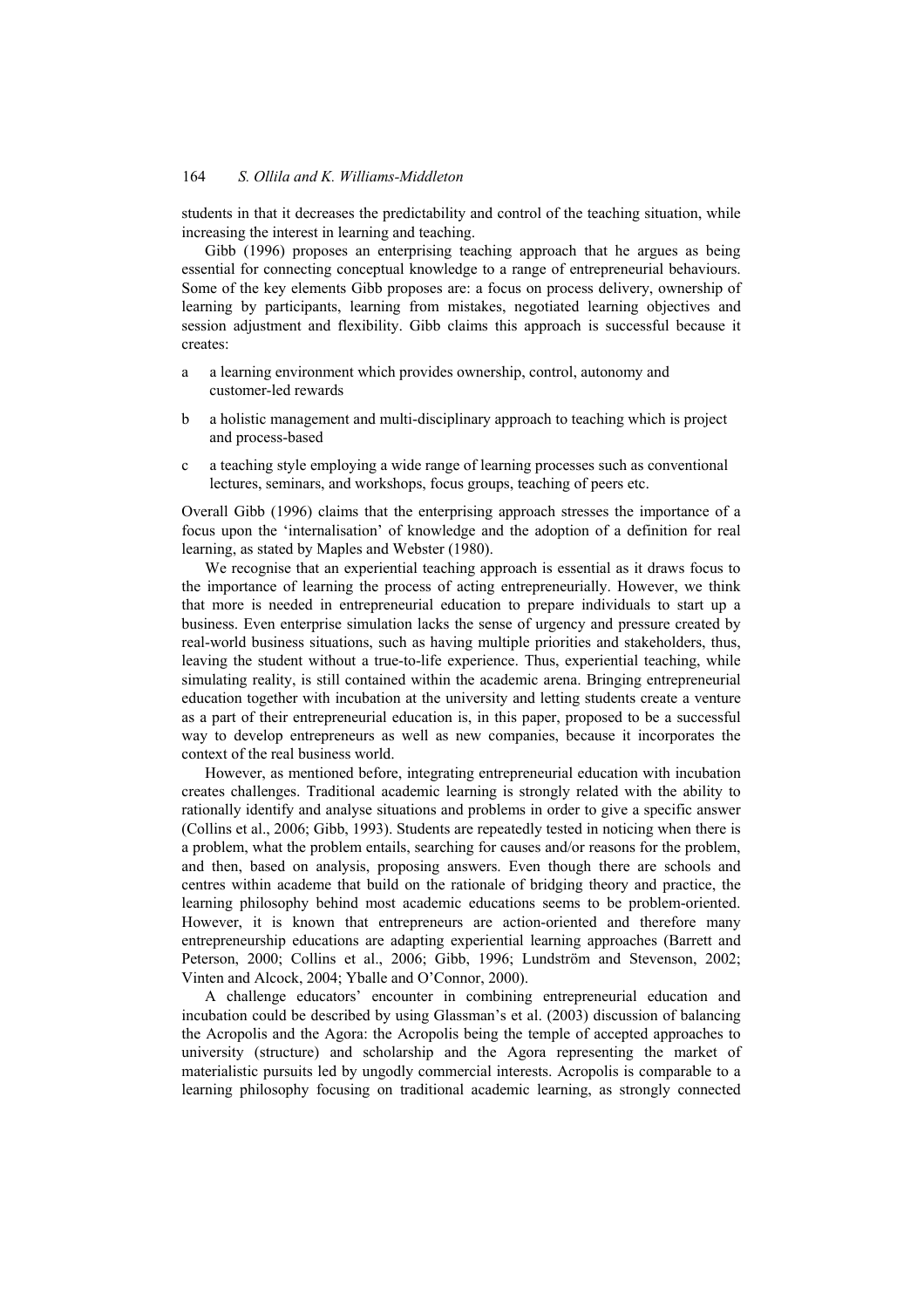with problem-oriented thinking processes. What is needed is a learning philosophy that stimulates entrepreneurial behaviour, described by Glassman et al. (2003) as the Agora. A solutions-focus philosophy is proposed to fulfil this need since it stimulates behaviour that is commercially oriented (Caird, 1993; Gibb, 1996).

# *2.1 Solutions-focus learning philosophy*

The solutions-focus philosophy is starting to be widely used in different settings such as therapy, management and education. This philosophy values simplicity and practicality. The focus on solutions rather than on problems, the future instead of the past and what is going well rather than what is going wrong, leads to a positive and applicable way of learning how to act entrepreneurially. Thus, the commercial-oriented behaviour necessary for business creation is recognised.

The solutions-focused brief therapy (SFBT) approach was founded by Steve de Shazer (Trepper et al., 2006) and focuses on client strengths resiliencies. There has been an increased interest in applying this approach to school settings (Franklin et al., 2001). In most cases, solutions focused philosophies and skills are used to engage the students in taking responsibility for their own learning process.

David Cooperrider (1990) differentiates between problem solving (PS) and appreciative inquiry (AI). PS includes identification of the problem, analysis of the causes, analysis and possible solutions and action planning. AI includes appreciating and valuing the best of what is, envisioning what might be, and dialoguing around what should be. Cooperrider (1990) argues that positive images, e.g., ideals and visions have a 'heliotropic effect' that is they energise and orient human behaviour toward the realisation of the ideal. People seem to put more energy and action when directed towards exploring what works rather than what does not.

Yballe and O'Connor (2000) present a pedagogical adaptation of AI called appreciative pedagogy (AP) by transferring AI's basic values into the classroom, in organisational behaviour and management classes. When faculty stay focused on inquiring into the success stories of students, highlight factors that made things work, identify the skills and know-how needed to repeat successful episodes and encourage students to focus on developing a few skills and acquiring the knowledge critical to success, the 'heliotropic' power of positive imagery leads to positive action. Yballe and O'Connor (2000) believe that AP has generated a number of good results regarding student learning, i.e., they have observed more energised and sustained interactions between students, students have a fuller and more hopeful view of the future and images of what they (students) can be, and students gain a greater trust in self and heightened confidence in their experience.

Barrett and Peterson (2000) claim that in the post industrial era, it is critical to have an organisational culture that promotes learning, renewal and innovation. The challenge is to promote the capacity to learn while doing, to jump into action without a pre-scripted plan, and to improvise new solutions to ill-formed problems. Barrett and Peterson (2000) present generative learning as different from adaptive learning that relies on traditional skills of problem solving. Generative learning involves an appreciative approach, an ability to see radical possibilities beyond the boundaries of problems as they present themselves. Typically, high performing systems understand and value this capacity. They transcend the limitations of what looks like reasonable solutions and consider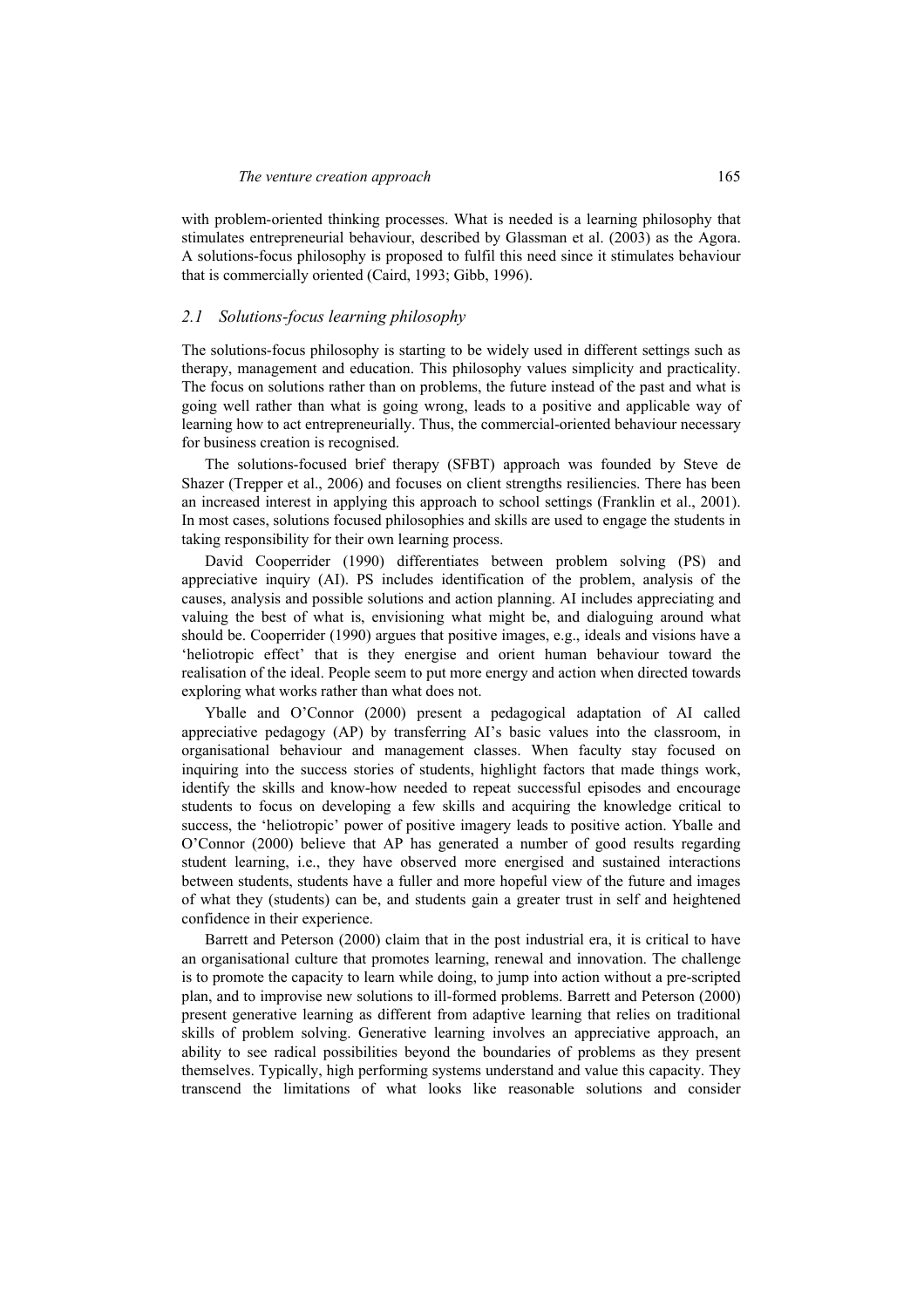possibilities that cannot be considered when using a conventional analysis as in a problem solving approach. Barrett and Peterson (2000) state that when living in an appreciative framework, human systems develop this capacity. It is the challenge of teachers to facilitate the creation of such a culture for learning.

Accordingly this paper argues that by adopting a solutions-focused philosophy, educators support the aspirant entrepreneur to develop behaviours associated with venture creation [as proposed by Caird (1993) and Gibb (1996)] such as opportunity seeking, taking independent initiatives, actively seeking to achieve goals, coping with and enjoying uncertainty, taking risky actions, solving problems creatively, commitment to making things happen, flexibly responding to challenges and persuading others. Thus, balancing the two learning philosophies – *problem-oriented and solutions-focused* – enables educators to integrate entrepreneurial education and incubation.

# **3 Methodology of the study**

This study has been based on the principles of insider action research (IAR) described by Coghlan and Brannick (2005) and Roth et al., (2007) as the generation of new scientific knowledge through the utilisation of contextual-based insights while simultaneously enabling continual and additional organisational capabilities. IAR concerns taking action and studying that action as it takes place, while also being part of the organisational setting in which the action is taken (Coghlan and Brannick, 2005). It is not just one single methodology, but rather includes a wide range of methods (Reason and Bradbury, 2001).

IAR was chosen in order to capture the in-depth dynamic of the integration of entrepreneurial education and incubation, recognised as not yet observed by outside researchers. As insiders, we have access to the broad spectrum of information that due to sensitivity, degree of trust, articulation, and other contextually-based challenges, outsiders would not have access to, and as such, we are not reliant upon espoused-theories (Argyris, 1991).

Common critique of insider action researchers is that they are too close to the data which they utilise in their studies, and as such, are potentially incapable of objective evaluation the data. This kind of critique is based on a historical model of research, in which the experimenter completely controls the variables that affect experimental outcomes and thus, is irrelevant in research were the contextual basis is part of the design (Shani et al., 2008).

This paper is based on a study that may be characterised as a case study (Yin, 1994) due to the rich empirical descriptions provided through a variety of sources for collecting data. The case can act independently as an analytic unit (Eisenhardt, 1989), contributing to emergent theory through the patterns of relationships and underlying logical arguments it provides, thus, bridging from qualitative evidence to deductive research (Eisenhardt and Graebner, 2007). Case study research is applicable as the intention is not to test existing theory, but develop a new learning approach based on the specific relationships and logic of the CSE environment.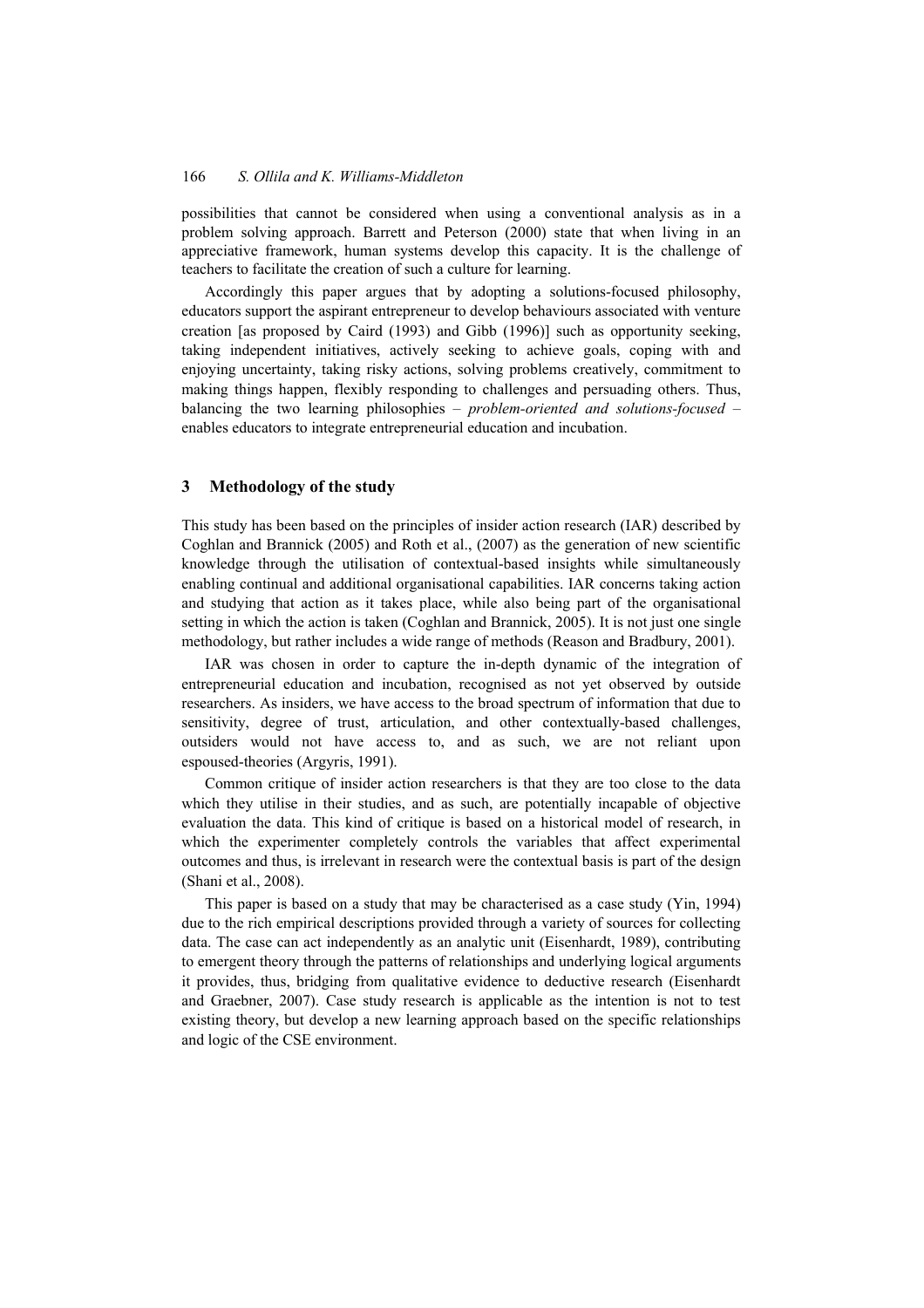#### *3.1 Data collection and analysis*

Data was collected over a period of time spanning from the Fall of 2005 through the Spring of 2007. During this period of time, three specific classes of students were present at CSE: CSE05, CSE06 and CSE07. Specific information about these classes is presented as follows (see Table 1). During this same period of time, faculty associated to CSE included two incubation staff, two education specific staff (for the marketing and finance courses), and five core staff (engaged in school management, education, incubation and research) and one administrative staff.

CSE has an average class size of 18, and essentially the same amount of staff, except for the inclusion of the incubation staff in 2001. As researchers, we have been engaged as core staff in CSE since 1997 and 2004.

The main means for collecting data have been *participative observations*, individual interviews – a combination recommended by scholars such as Atkinson and Coffrey (2003), and *written documentation*. The participative observations provided general contextual-based knowledge of CSE and the interviews and written documentation provided specific reflections from the staff and the student perspectives. Quotes 1, 3a, and 3b are written documentation representing reflections from students. Quotes 2 and 4 are interviews, providing reflections from staff. The data is illustrated through selected quotes.

| Year            | Number of students | Men | Women | Number of teams (projects)* |
|-----------------|--------------------|-----|-------|-----------------------------|
| <b>CSE 2005</b> | 20                 | ר ו |       | 7(13)                       |
| <b>CSE 2006</b> | 23                 | 20  |       | 8 (10)                      |

 $CSE\ 2007$  21 20 1 7 (12)

Table 1 Subject-base for study

Note: \*Sometimes, the venture on which the teams are working is not commercially viable, and thus the venture is shut down, and the teams start a new venture.

Participative observations are selected from multiple arenas, including but not limited to: staff meetings, school meetings, classroom activities (lectures, seminars and workshops), informal interactions within CSE, and specialised development conversations. Informal interviews have been conducted with staff members that have been engaged in coaching and debriefing meetings with students at CSE. Representative written documentation is taken from emails and assignments, which are part of a broader collection of documentation including written educational assignments, journals, newsletters, and emails (between both student and staff, and staff and staff).

Based on the method of insider action research, data is collected from the daily conduct of CSE, instead of being specifically designed. We analysed the data available to us and selected quotes from students and staff that illustrate and exemplify the dynamic and integration between incubation and entrepreneurial education. One perceived limitation could be that data is specific to the defined period of study: Fall 2005 to Spring 2007. However, as researchers acting also as core staff at CSE since 1997/2004, we are able to confirm that the period is representative of the entire historical period of CSE, particularly since 2001, when the specialised incubator was introduced.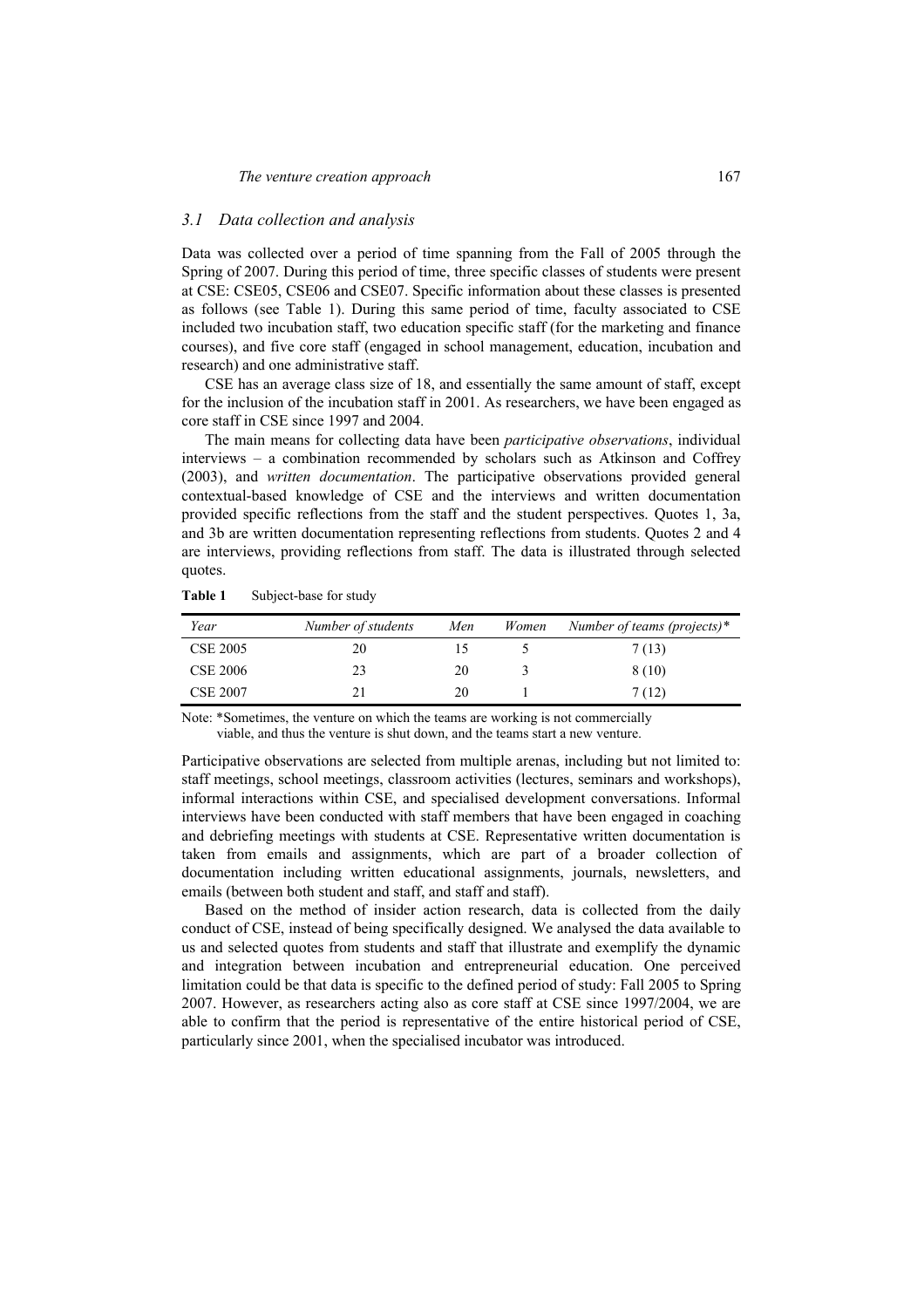# **4 Integrated entrepreneurship education and venture creation – the case of CSE**

In the mid-1990's, individuals at Chalmers University of Technology<sup>3</sup> recognised the need for stimulating entrepreneurial activity and bridging the gap between inventors with ideas and the marketplace. It became apparent that most existing entrepreneurship programs were focused on teaching about entrepreneurship, rather than actually developing entrepreneurs. The result, in 1997, was the creation of CSE: a combined masters-level education and incubator, added in 2001, environment developing both entrepreneurs and ventures. The core design at the inception of CSE was aligning a team of students, specifically admitted due to an expressed predisposition and/or interest towards entrepreneurial activity, with technology-based ideas, recruited to and contractually conjoined with CSE with the purpose of being developed into ventures. The education is based on action-based learning, where students are given a foundation in theoretical and practical knowledge which they utilise while creating their real-life ventures, in which they have an ownership stake<sup>4</sup>. The student teams are supported by educators, practitioners, coaches, investors and business advisors, collaborating to fill the needs of both student and venture.

**Figure 1** CSE organisational structure

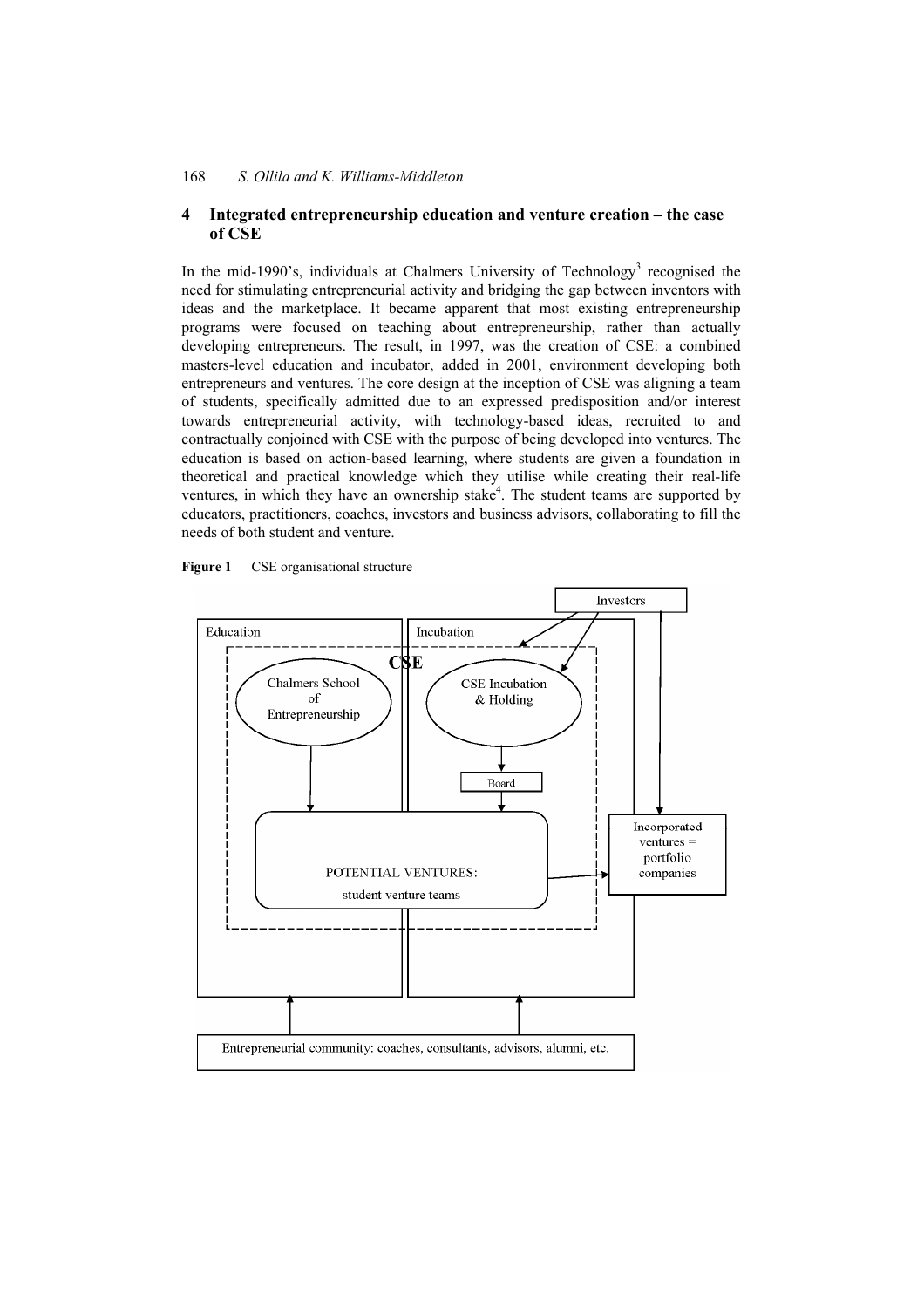Due to legal requirements, there is a need for certain structural designs that establish some boundaries between academic and business organisations, in this case, Chalmers University of Technology and the business organisation that owns the portfolio of CSE companies (presented as the education and incubation 'boxes' in Figure 1). However, actors associated to these organisations are co-located in a single working and teaching environment, co-contribute, and have a shared responsibility for CSE (presented as the dashed line 'box' in Figure 1). The student team ventures have incubation office space located next to the CSE working and teaching environment, thus, allowing for education to be conducted simultaneous to the incubating of the ventures. The masters-level degree education, delivered over  $1\frac{1}{2}$  years<sup>5</sup> utilises the venture as a core stimulus for learning. Common entrepreneurial education and incubation practices are utilised as a foundation for integration activities, and then adapted due to their specialised needs.

The introductory year is preparatory, mixing theory with simulation exercises, under the pretext that the students build a basic entrepreneurial skill set prior to the action-based learning within the ventures and the venture teams. The mixture of theory and application, particularly during the first one-half year, mirrors more traditional and 'accepted' approaches to teaching entrepreneurship. Grading is based on a combination of individual and group assignments, tests, and presentations. However, even at this early stage of the education, there is an attempt to integrate real-world aspects through role play exercises, lectures and cases based on companies previously incubated through CSE, and writing a business plan on a former CSE venture idea.

At the same time that the students are in the introductory year period, incubator focused staff of CSE have the main responsibility of recruiting and screening ideas that could be formed into ventures during the project year. There are multiple criteria used to assess the potential ventures, most of which are to ensure fit with the holistic design of CSE, including the joining of student teams to the ventures to enable learning about technology-based entrepreneurship and business creation, ensuring ownership potential, and commercialising research. This makes the screening critical for the integration of entrepreneurial education and incubation.

In the beginning of the project year, the first critical integration activity takes place, when the students, as a class, select their venture ideas and are formed into venture teams of two to three students. The team formation process is conducted over a two week period. During this period, the students are presented the finalised group of ventures that have been screened by the incubator staff. Knowing that the class will be divided into teams of two to three persons, the class as a whole selects a certain number of ventures to be incubated. The students then, individually, communicate their three preferred ventures, and the individuals within the class with whom they would like to work with for each venture. Based on this, the staff forms venture teams, taking into account both the communicated interest of the students, but also, equally as important, the needs of the venture. Team formations are final. Once teams are formed, contractual agreements are set in place.

There are multiple agreements necessary to enable incubation integrated with education, including agreements regarding intellectual property, disclosure and ownership. One of the critical agreements is a contractual trilateral agreement binding the researcher providing the idea to the venture, both as a means to ensure engagement to the learning process for the venture team and continued contribution to development of the venture idea, such a board meeting participation, and to define ownership, both of the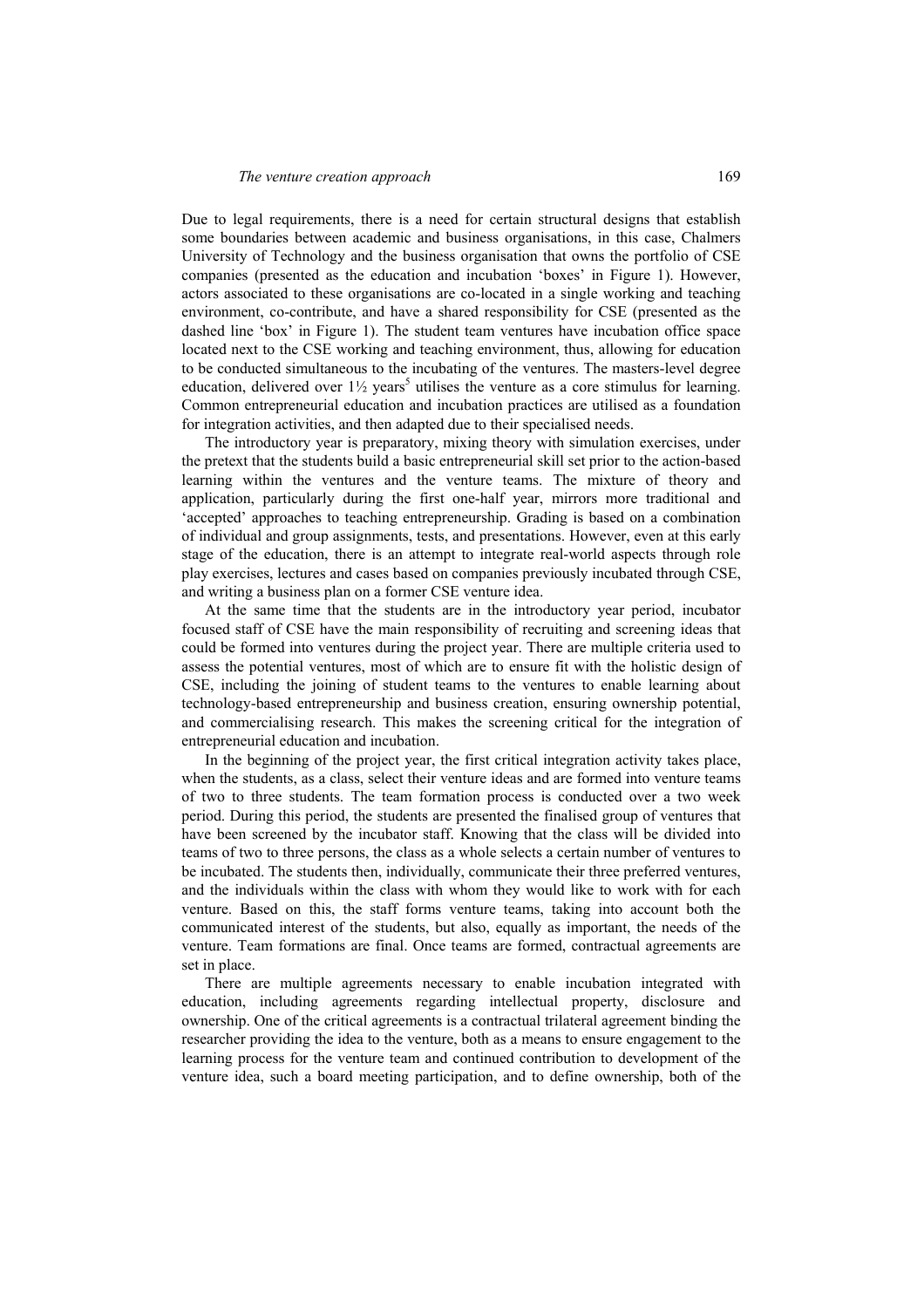venture and the background intellectual property. Each venture/student team is provided with a business developer from the incubator, representing the ownership share of the incubator. The students, researcher(s), incubator, and sometimes chairman of the board all own shares in the venture, should it be incorporated after 'graduating' from CSE, with no single party owning greater than a 49% share of the venture, and with a certain percentage of shares allocated for future engagement of professionals. The structure of the agreements ensures both professional handling of the information and to ensure the learning position for the students. Should a venture be terminated, the idea is returned to the idea provider, and the student team is provided with a short-list of new potential ventures from which to select their next venture to incubate during the project year.

The incubator provides certain support and services to the ventures. First the venture teams are provided with seed-financing to facilitate initial start-up activities, such as verification of the idea's technology, prototype development and/or patent application. The students are given an initial amount of capital at the beginning of the project year, with the potential to apply for additional seed-capital, should they be able to attract matching funds to the venture. Office space and services are provided for by the incubator and located adjacent to the education and staff environment. Space and services include printing, copying, fax, telephone, utilities, computer support, working and meeting space, etc. The student venture teams are responsible for the office space and facilitates allocated to them.

During the project year, education is delivered mainly through four courses, focused on strategy, finance, marketing and leadership. The grading differs slightly from course to course, but again is mainly based on individual and group assignments and presentations. The finance course may also include testing. The main shift from the introductory year education is that deliverables are based, as much as possible, upon the current or future requirements of the real-life venture  $-$  i.e., deliverables are for both educational and venture creation purposes. Using the ventures as the core learning object is one of the key integration activities, because it integrates the incubation of the venture with learning about the entrepreneurial process of developing the venture. Integration also takes place through the delivery of a Master thesis. The Master thesis is broken into three main sections – a technology study, a market study and a business plan.

### **5 Challenges for students and educators**

Creating new ventures extends beyond the conventional activities often presented in entrepreneurial educations. Integrating education and incubation presents challenges for both students and educators, such as determining which activities should take precedence, designing classroom lectures that balance academic requirements with commercial needs, or balancing stakeholder needs, among others. Periodically this means that students have both academic and business deliverables during the same period. In the following excerpt from a student diary the student reflects upon an assignment:

> "I do think that (assignment X) would have done more good if the feedback got back before the (Business Plan) hand-in ... For me, however, (assignment X) was a hand in that forced me to focus on important stuff that I wouldn't have prioritised since we have a lot of other things to do. When I think of it in that way the feedback is of less importance because the important part, forcing me,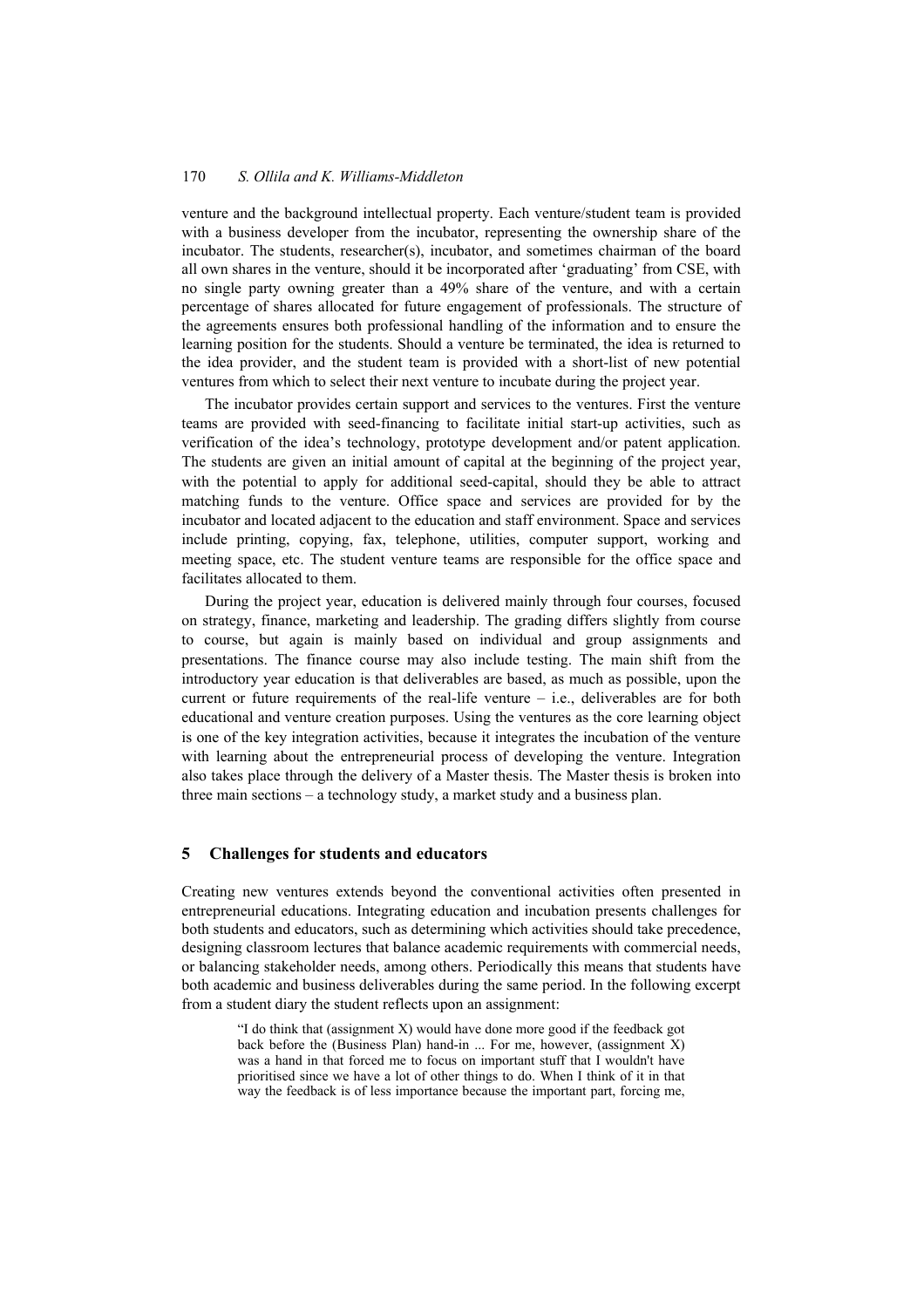is already done and a lot of the thoughts ended up in the (Business Plan) anyway."  $(Quote 1)$ 

The educator requires the student to perform an assignment about the venture that the student felt 'forced' to do and otherwise 'wouldn't have prioritised'. The educator's objective is to *facilitate a learning process* where the academic assignment aligns with the business plan, and in turn, the student comes to appreciate the value of the assignment as contributing towards the business plan. Thus, instead of being perceived as achieving separate goals, the assignment and the business plan are seen as integrated and supporting one another.

Integrating education and incubation means that one can have *multiple stimulators of learning* besides the educator and the student. The following quote from a teacher describing a discussion with a venture team regarding the technology section of their Master thesis:

"Students from project alpha came to me to discuss a strategic decision they wanted to make for their company. The technological functionality, upon which the innovation was based, while critical to the product outcome, was not the core customer value to be communicated. The way in which the team felt they needed to conduct their business was based upon an approach towards customers that did not necessarily care about how the product was actually created (and thus the technology behind that creation), instead of an approach that directly communicated the value of the project's IP and technology. This essentially changed the strategic direction of the business model for the company from the educational norm, which meant that many of the academic as well as real-world exercises had to take a dramatic shift. The student team communicated that they felt this was critical to the success of their project, though they wanted to find some security in going forward with a plan of action that would deviate from much of the advice they received from various stakeholders, though aligning with advice from other stakeholders. I sensed I had to, in a way; give them the push on the shoulder that they needed to proceed." (Quote 2)

The above quote shows how the student team had already recognised the need to change the business strategy based on interaction with their stakeholders before coming to talk to the educator. While the students take the initiative to request changing the direction of the Master thesis, they are not comfortable taking the risk to enact the change independently. The educator recognises the need to give the students more confidence in taking risks, thus, supporting behaviour associated with business creation. The students are *seeking and co-creating knowledge* together with the educator.

Sometimes activities related to the venture clash with lectures or other classes. The next excerpt is from a student that missed a negotiations lecture in order to attend a venture related meeting, and instead was required to submit a two-page assignment of descriptions and reflections based upon the real sales 'negotiation' conducted with the company in the meeting.

"During the start of the meeting, we did our 15 minute presentation and got some questions during the time but mainly the people from Company X sat quiet. After the presentation the first reflection we got was that we need to rearrange our presentation in order to get a sell on something. There should be a focus on the things we actually came down to discuss, not on our education as such and the project we are running. When they mentioned this it felt more or less obvious still before the negotiation we thought it would be best to give a thorough background description about why we where there but apparently this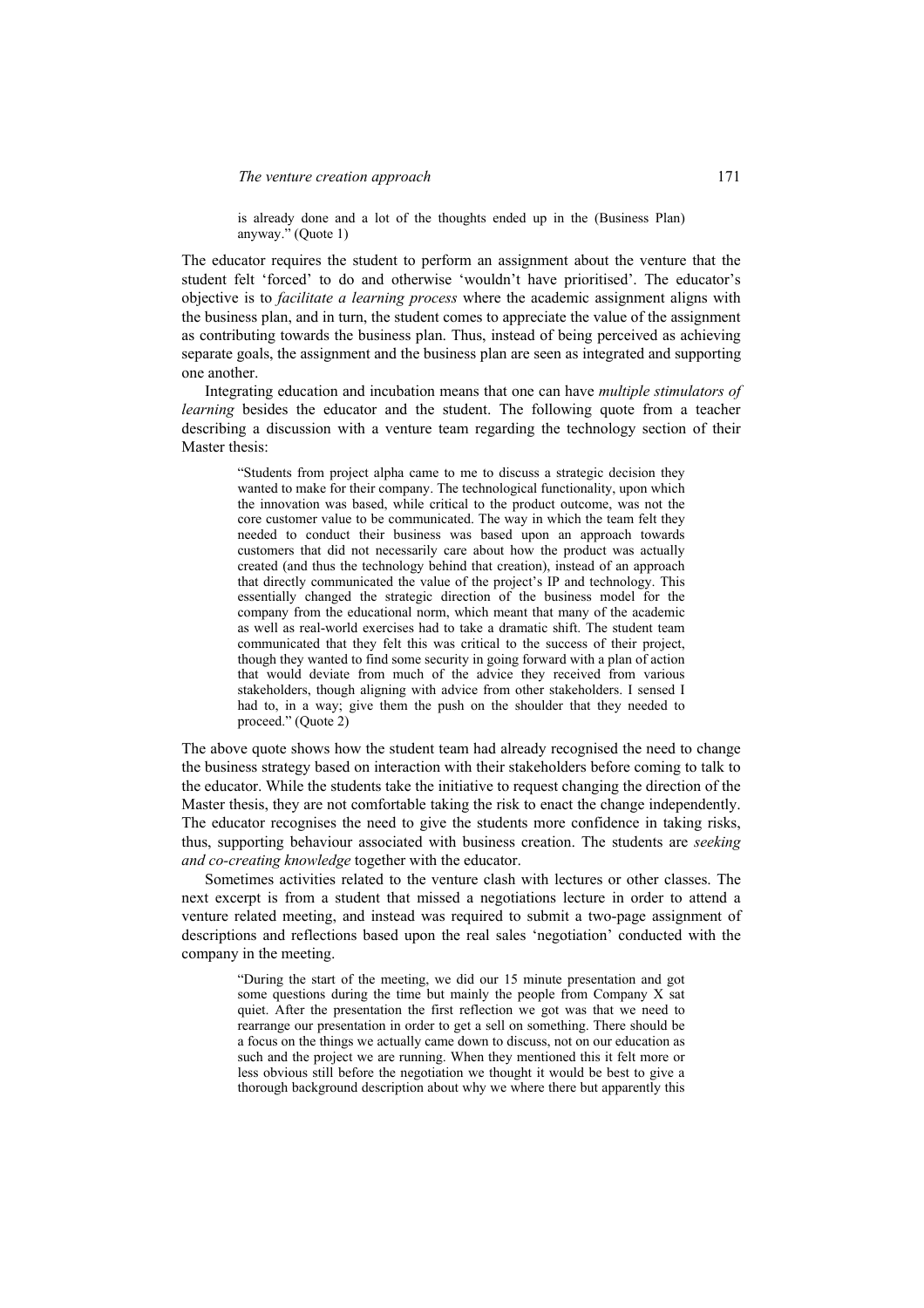is not as valuable as one would think. … Here it is easy to reflect upon that we as a team from CSE might have been a bit naïve about how we interpreted Company X. …We should of course have thought about different turns that the negotiation could take and discussed how we should act during the different circumstances." (Quote 3a)

Because the activities of the venture creation are organic and linked to the realistic development of a commercial-able idea, *learning outcomes can emerge from real experiences* encountered by the students in the context of the ventures, thus, *creating new learning opportunities*. It is in these situations that the teacher needs to support learning from the emerging situation and re-define a pre-defined exercise.

The next situation shows another specialisation of the integration of education and incubation. Not only is the value experience from the education integrated into a real-world situational learning, but the experiential learning from the student provides an educational opportunity for the educator. The real time application made the learning process more contextual for the student, as seen in a written assignment:

> "The (educational) exercise took its start from our (venture) project and the contact we have taken with Company X ... The class was divided into two teams, us and Company X, and the arguments and goals for the role play negotiations was decided individually by the two teams. The exercise showed in a powerful way the meaning of thinking in the ways of the opponent and try to see what they are aiming at and the values they have. We will for sure use this in upcoming situations, where much is at stake. Just knowing about it is a start." (Quote 3b)

The quotes regarding the negotiation with Company X illustrate a series of learning processes, where a student applies classroom learning to a real experience in order to fulfil missing a classroom lecture. The supplementary assignment becomes a relevant item for a future teaching tool, and is incorporated into a negotiation role play exercise. The ability to relate to the role play situation and test multiple situations through the exercise leads to an appreciated learning and reflection.

Sometimes the students take on the entrepreneurial challenge themselves, reaching out to industry partners and contacts to help develop the venture, the challenge sometimes then is to balance the venture focused activity of the students with a re-anchoring to the educational foundation, providing some time and space for analysis and reflection. As one teacher expressed this regarding a male student:

"John was the core driving force behind project delta – there was no question of his entrepreneurial drive and vigour for the progression of the project. He was quite talented in networking and bringing together key personnel and really understanding the needs of making the business grow. However, he was so caught up in driving the project that it was consuming him. He became increasing reliant on his team-mates, Mary and Steve, to anchor his activities, help him capture and organize in written and illustrative form the critical needs, next steps, and longer term objectives of the project. We had countless talks through the course of the education, both one-on-one and in a group about how to attempt to balance activities, allow time for reflection and summarization while at the same time increasing efficiency and effectiveness of the project and educational activities. All the educators had to find ways to help project delta, with John in particular, align their daily deliverables to educational assignments, sometimes in specialized formats, with the hope that this allowed for some reflection and longer-term thinking without killing the entrepreneurial drive." (Quote 4)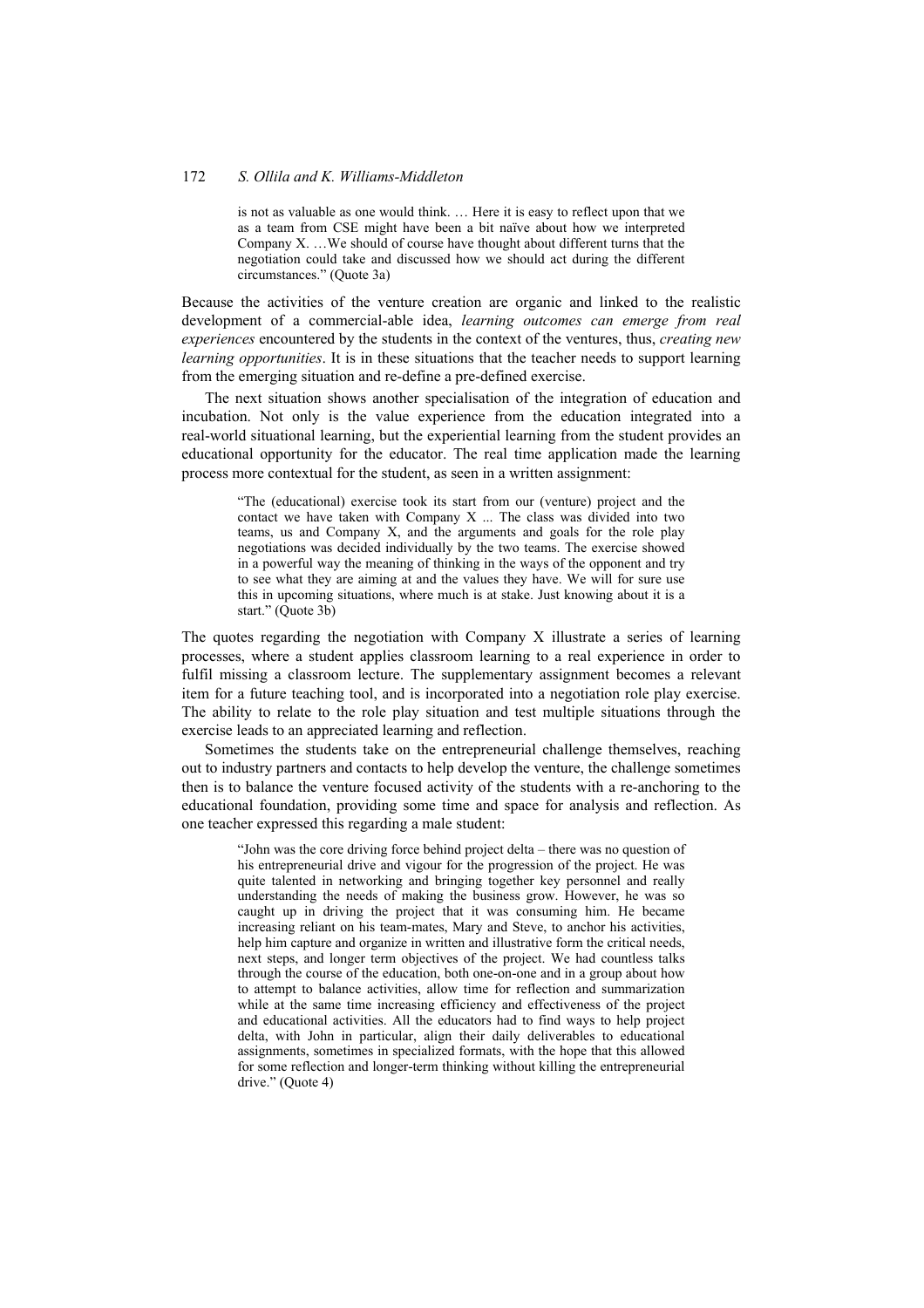The environment is designed to allow students to take the *chance to make mistakes, and even encourages mistake to be made*, in order to push boundaries, and otherwise test set limitations of current thought, while supported by a network of classmates, alumni, staff and external partners. As illustrated by the case of John, the *educator needs to increase the tension*, restraining the student from focusing too much on the entrepreneurial opportunity, to the detriment of developing the venture, through adapting more traditional academic learning and illustrating the value of theoretical knowledge. At the same time, the educator has to determine how to align the education deliverables to John's heightened focus on the venture to ensure that he completes the education. The risk the educator takes is that the student does not in fact gain enough academic-based learning, such as the application of particular known and proven business theories, as is required in order to receive a degree. This requires recognising when flexible mechanisms for learning assessment can be utilised and adapted to situations, and when the more established methods of assessment, such as exams, are still to be enforced.

# **6 The venture creation approach to facilitating learning**

A perspective on facilitating entrepreneurial behaviour through academic education is highly relevant. Existing literature on entrepreneurial education suggests that teaching entrepreneurs requires an enterprising approach (Gibb, 1996). However, we argue that in order to go beyond stimulating entrepreneurial behaviour to also include venture creation, and thus, support sustainable entrepreneurial behaviour, a real-life oriented teaching approach is needed. Building on Gibb's (1996) ideas, we propose a venture creation approach, based on empirical material from the study of the CSE case.

The quotes and reflections presented above can be interpreted in multiple ways, offering several possibilities. First, the quotes and reflections illustrate the opportunities and challenges that emerge when integrating university entrepreneurship and entrepreneurial education. The core opportunity provided is the use of educational platforms to stimulate university entrepreneurship activities, such as the development of new ventures from university research, with the core challenge being to ensure that tangible results are produced and sustainable. Next, the quotes illustrate how academic and business perspectives are utilised to support learning. Educators are using the traditional academic problem-oriented learning philosophy (Collins et al., 2006; Gibb, 1993) to promote reflection, analysis and understanding, as well as the creative solutions-focused learning philosophy (Barrett and Peterson, 2000; Cooperrider, 1990; Yballe and O'Connor, 2000) to promote students to seek opportunities, take initiatives, take risks, and flexibly respond to challenges. These promoted actions support behaviour associated with business creation, as described by Caird (1993) and Gibb (1996). The study suggests that through a balance of these two learning philosophies, both educational and incubation activities can be supported, allowing for integrated development of entrepreneurs and new ventures.

Our analysis of the data has led us to key elements, formulated into a venture creation approach (Table 2). This approach is allowing the entrepreneurial student the opportunity to 'test the water' – to go through real-life entrepreneurial and business activities in order to learn by doing, reflect upon actions taken, develop decision-making processes and prioritise activities, all with the intent of successfully creating new ventures. At the same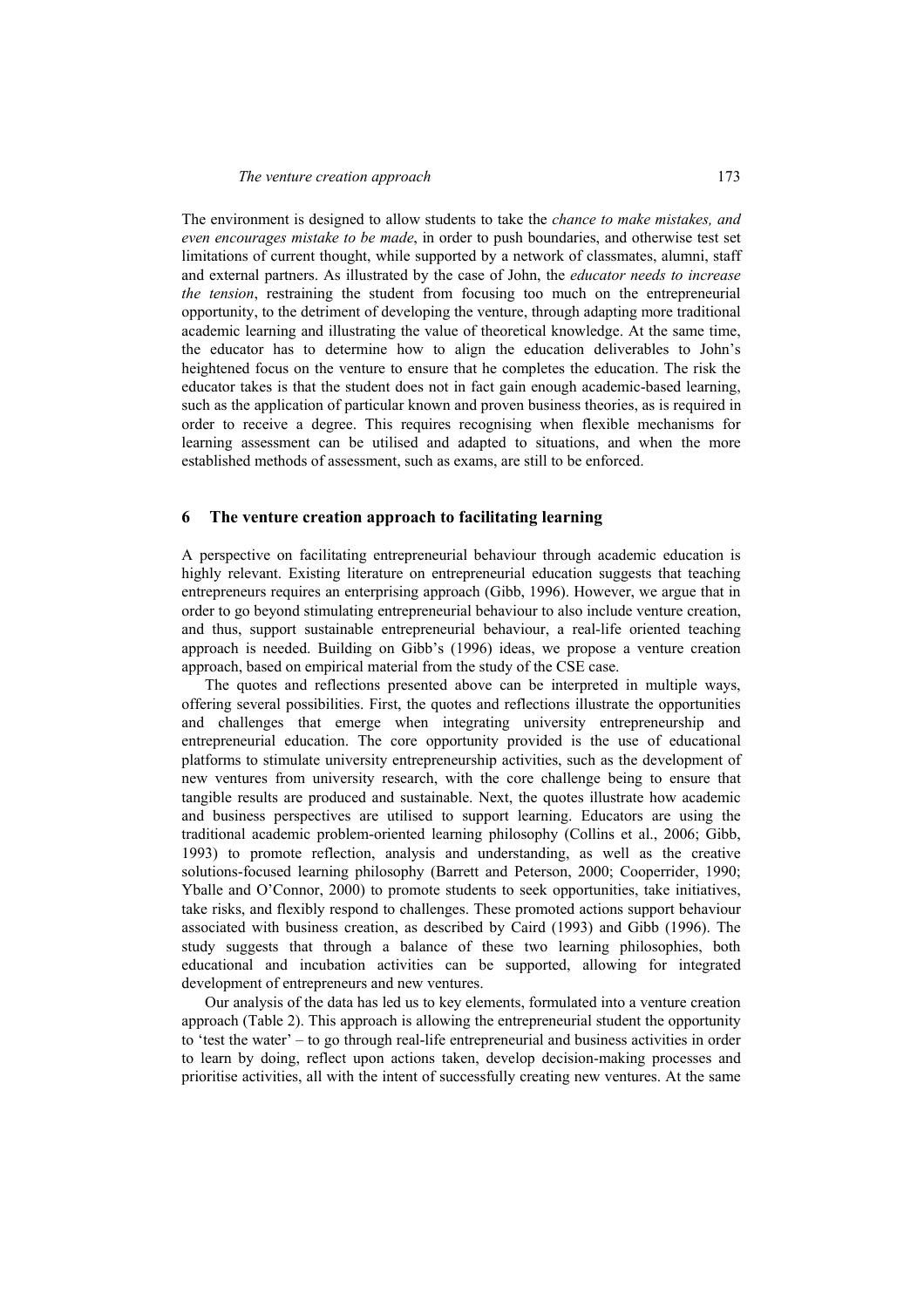time, students are constantly directed and coached towards reflecting upon their real-life incubation experiences by means of theoretical concepts that they have learnt, hence considering both problems to avoid and opportunities to create in social situations (Barrett and Peterson, 2000). By improving their ability to use theory to reflect while being in situations, i.e., *reflection-in-action*, the students are becoming reflective practitioners (Schön, 1983) utilising reflective leadership (Ollila, 2000). It could also be argued that a venture creation approach is enabling 'internalisation' of knowledge (Maples and Webster, 1980).

A venture creation approach demands a learning environment that is 'reality', but, that reality must still allow room for reflection. Allowing too much flexibility in the education, i.e., letting the student too loose in Glassman's et al. (2003) Agora, takes away from the credibility of the education system accrediting the educational degree. Too much flexibility could also limit the availability of future entrepreneurial opportunity because of the need to attract additional ventures to the educational environment, hold credibility among the stakeholders supplying the ideas, and provide guidance to the venture. If the venture only operates towards business objectives, not allowing for 'academic' reflection and problem analysis, there may be missed learning and development opportunities. As a result, the venture could fail in the long-term.

| Table 2 | Combining and building upon conventional and enterprising approaches to develop a |
|---------|-----------------------------------------------------------------------------------|
|         | venture creation approach to learning                                             |

| Conventional approach*                        | Enterprising approach*                       | Venture creation approach                                   |
|-----------------------------------------------|----------------------------------------------|-------------------------------------------------------------|
| Major focus on content                        | Major focus on process delivery              | Major focus on<br>reflection-in-action                      |
| Led and dominated by<br>teacher               | Ownership of learning by<br>participant      | Learning facilitated by<br>integrated environment           |
| Expert hands-down<br>knowledge                | Teacher as fellow<br>learner/facilitator     | Multiple learning<br>stimulators                            |
| Participants passively<br>receiving knowledge | Participants generating<br>knowledge         | Participants seeking and<br>co-creating knowledge           |
| Sessions heavily programmed                   | Sessions flexible and responsive<br>to needs | Sessions emerging from<br>venture related activities        |
| Learning objectives imposed                   | Learning objectives negotiated               | Learning objectives<br>emerging through reflection          |
| Mistakes looked down upon                     | Mistakes to be learned from                  | Mistakes encouraged                                         |
| Emphasis upon theory                          | Emphasis on practice.                        | Emphasis on creation                                        |
| Subject/functional focus                      | Problem/multidisciplinary focus              | Combination of<br>problem-oriented and<br>solutions-focused |

*Source:* \*First two columns from Gibb (1996)

The study also shows that to apply the learning approach needed for integration, educators must understand how the tension exists in reality. This means that educators facilitate and/or partake in real-world activities while also *bringing in complementary actors*, such as different academics, investors, idea providers, practitioners, etc. from other arenas other than merely differentiated educational disciplines. The same holds true for the incubators – that they must understand and continually take into account the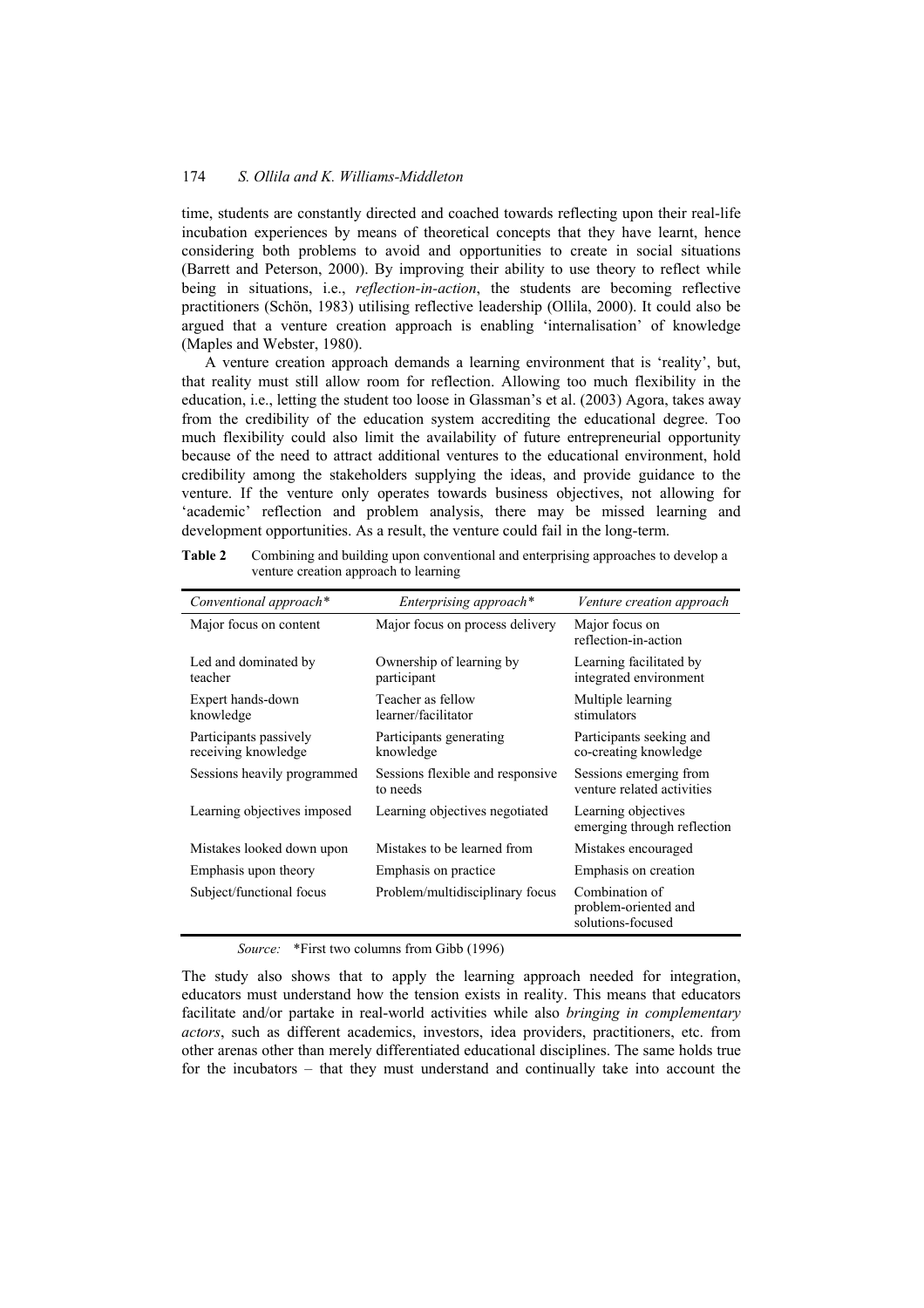learning requirements to fulfil not just the development of the venture, but of the individuals that will drive the venture forward.

Barrett and Peterson (2000) also discuss that humans create an ability to see radical possibilities beyond the boundaries of problems when an appreciative framework is established. As the empirical material illustrates, learning gained from creating a venture involves not always knowing from the start what the learning objectives of a certain activity are to be. Rather the *learning objectives emerge* from the reflections that the students have themselves and discuss with educators. The ability to gain from emerging situations requires that both students and educators recognise, believe in, and appreciate knowledge, sometimes developed outside of pre-determined structures. The venture's need to gain commercial credibility through market interaction facilitates the environment in which these situations can emerge.

A venture creation approach is just one potential for integration of university entrepreneurship and entrepreneurial education activities. Certainly, other forms of integration are possible, such as innovation system environments and understanding financial valuation or technology transfer activities and developing licensing models. Regardless of the integrating elements (incubation, licensing, etc.), all actors involved must take an active role in developing and upholding the integration, in order to ensure that the approach utilised reinforces the activities they are attempting to achieve. Also, it is important to align the entrepreneurial education focus with the intended outcome of the university entrepreneurship activity. In the case of CSE, venture creation was the common objective.

The way in which the integration is viewed is highly dependent upon the position from which the perspective is taken (i.e., recognising integration will be different for a regional development officer, compared to a faculty member). Thus, it is important for further research to address the potential integration of university entrepreneurship and entrepreneurial education from multiple stakeholder perspectives, such as the university innovation system, university management, regional development agencies, and investors, in order to create more knowledge about how the venture creation approach is contributing to closing the gap between the two.

Our findings build from the case of CSE, created in one particular context. However, we assume that this approach could be applied in other educational settings were the objective is to both develop theoretical knowledge as well as drive change. Future research could focus on other examples of integration to further develop the ideas of this paper.

# **7 Conclusions**

This paper contributes both independently to theory within entrepreneurial education, but also reduces the gap between university entrepreneurship and entrepreneurial education. Reporting from a study of a Swedish master-degree entrepreneurial education, the paper suggests that integrating university entrepreneurship and entrepreneurial education contributes to economic development by creating both ventures and stimulating entrepreneurial behaviour. The challenges encountered when combining academic and business perspectives need to be carefully handled by the actors facilitating learning in such an integrated environment. The paper argues that the existing approaches, focusing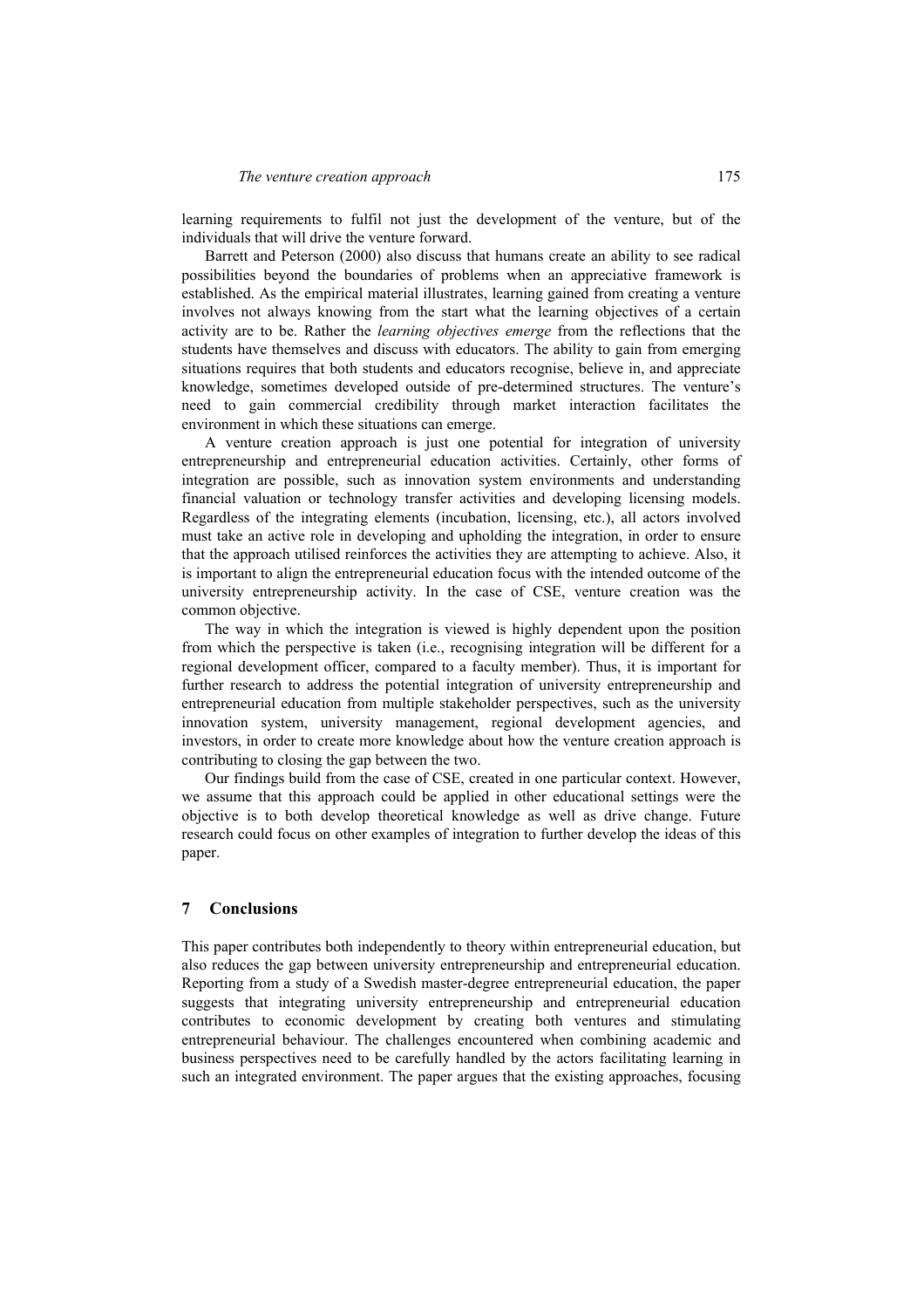on traditional lectures or simulating enterprising, are not sufficient for this matter. The study suggests that a venture creation approach, adding reality as well as reflection-in-action to the education, is essential when having the objective of creating both entrepreneurs and ventures. In addition, the findings show that the venture creation approach manages this because it supports both conventional problem-oriented academic thinking and commercially oriented solutions-focused thinking.

# **References**

- Argyris, C. (1991) 'Teaching smart people how to learn', *Harvard Business Review*, May–June, pp.99–109.
- Atkinson, P. and Coffrey, A. (2003) 'Revisiting the relationship between participant observations and interviewing', in Gubrium, J.F. and Holstein, J.A. (Eds.): *Post Modern Interviewing*, pp.109–122, Sage, London, Thousand Oaks, CA and New Delhi.
- Barrett, F.J and Peterson, R. (2000) 'Appreciative learning cultures: developing competencies for global organizing', *Organization Development Journal*, Vol. 18, No. 2, pp.10–20.
- Bosma, N. and Harding, R. (2007) 'Global entrepreneurship monitor', GEM 2006 Results, Babson College and London Business School, London, retrieved from the web, available at http//:www.gemconsortium.org.
- Caird, S.P. (1993) 'What do psychological tests suggest about entrepreneurs', *Journal of Management Psychology*, Vol. 8, No. 6, pp.11–20.
- Coghlan, D. and Brannick, T. (2005) *Doing Action Research in your Own Organization*, Sage, London, UK.
- Collins, L.A., Smith, A.J. and Hannon, P.D. (2006) 'Applying a synergistic learning approach in entrepreneurship education', *Management Learning*, Vol. 37, No. 3, pp.335–354.
- Cooperrider, D. (1990) 'Positive image, positive action: the affirmative basis of organizing', in Srivastva, S. and Cooperrider, D.L. (Eds.): *Appreciate Management and Leadership: The Power of Positive Thought and Action in Organizations*, pp.91–125, Jossey-Bass, San Francisco.
- Eisenhardt, K. (1989) 'Building theories from case study research', *Academy of Management Review*, Vol. 14, No. 4, pp.532–550.
- Eisenhardt, K. and Graebner, M. (2007) 'Theory building from cases: opportunities and challenges', *Academy of Management Journal*, Vol. 50, No. 1, pp.25–32.
- Etkowitz, H., Webster, A., Gebhardt, C. and Terra, B.R.C. (2000) 'The future of the university and the university of the future: evolution of ivory tower to entrepreneurial paradigm', *Research Policy*, Vol. 29, No. 2, pp.313–330.
- Etkowtiz, H. (2004) 'The evolution of the entrepreneurial university', *International Journal of Technology and Globalisation*, Vol. 1, No. 1, pp.64–77.
- Finkle, T. and Deeds, D. (2002) 'Trends in the market for entrepreneurship faculty, 1989–1998', *Journal of Business Venturing*, Vol. 16, No. 6, pp.613–630.
- Franklin, C., Biever, J., Moore, K., Clemons, D. and Scamardo, M. (2001) 'The effectiveness of solution-focused therapy with children in a school setting', *Research on Social Work Practice*, Vol. 11, No. 4, pp.411–434.
- Gibb, A.A. (1993) 'Enterprise culture and education: understanding enterprise education and its links with small business, entrepreneurship and wider educational goals', *International Small Business Journal*, Vol. 11, No. 3, pp.11–34.
- Gibb, A.A. (1996) 'Entrepreneurship and small business management: can we afford to neglect them in the twenty-first century business school?', *British Journal of Management*, Vol. 7, No. 4, pp.309–321.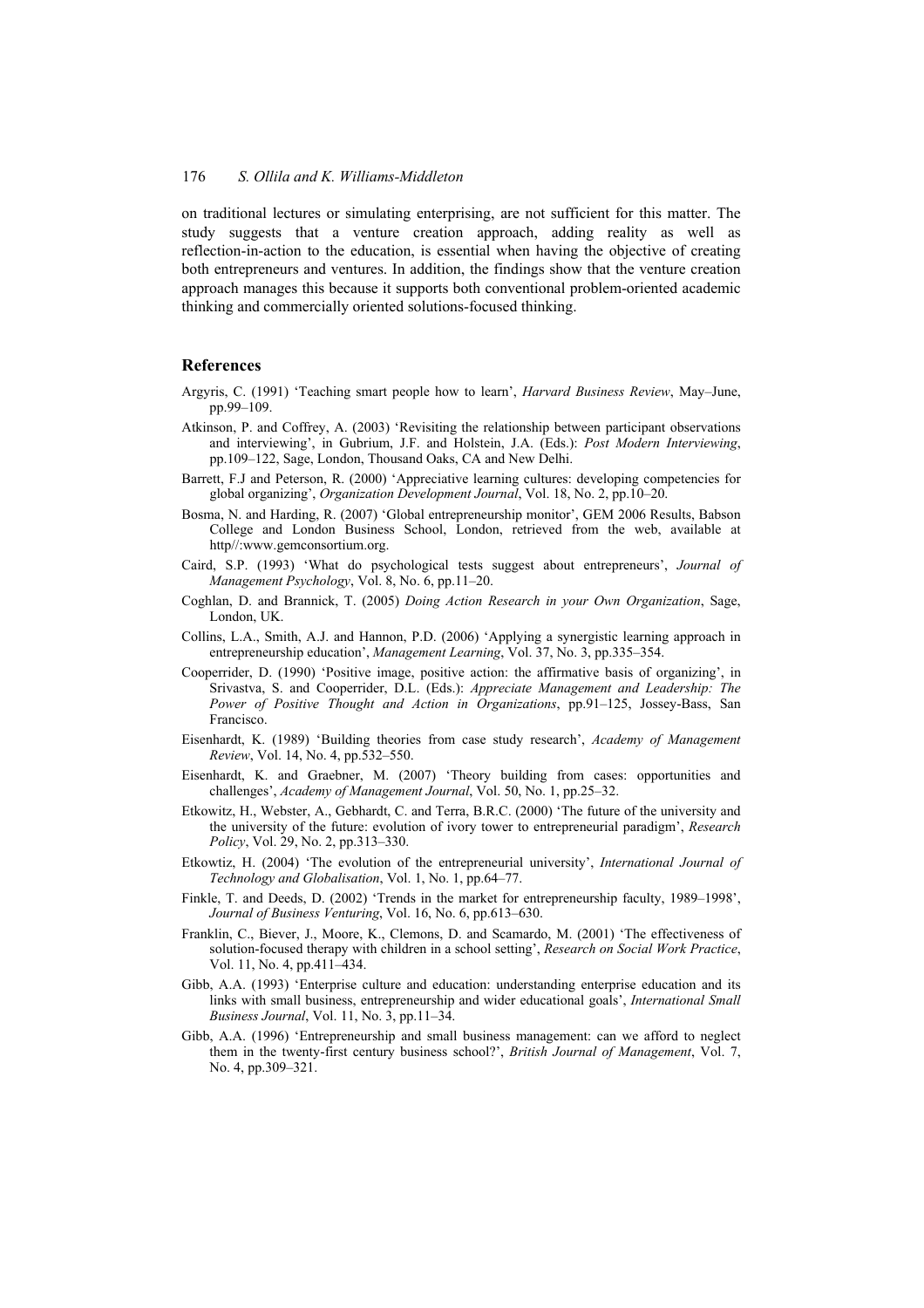- Glassman, A.M., Moore, R.W., Rossy, G.L., Neupert, K., Napier, N., Jones, D.E. and Harvey, M. (2003) 'Academic entrepreneurship: views on balancing the acropolis and the agora', *Journal of Management Inquiry*, Vol. 12, No. 4, pp.353–374.
- Heinonen, J. and Poikkijoki, S-A. (2006) 'An entrepreneurial-directed approach to entrepreneurship education: mission impossible?', *Journal of Management Development*, Vol. 25, No. 1, pp.80–94.
- Honig, B. (2004) 'Entrepreneurship education: toward a model of contingency-based business planning', *Academy of Management Learning & Education*, Vol. 3, No. 3, pp.258–273.
- Jacob, M., Lundqvist, M. and Hellsmark, H. (2003) 'Entrepreneurial transformations in the Swedish University system: the case of Chalmers University of Technology', *Research Policy*, Vol. 32, No. 9, pp.1555–1568.
- Johannisson, B., Landström, H. and Rosenberg, J. (1998) 'University training for entrepreneurship – an action frame of reference', *European Journal of Engineering Education*, Vol. 23, No. 4, pp.477–496.
- Katz, J. (2003) 'The chronology and intellectual trajectory of American entrepreneurship education 1876–1999', *Journal of Business Venturing*, Vol. 18, No. 2, pp.283–300.
- Lundström, A. and Stevenson, L. (2002) 'One the road to entrepreneurship Vol. 1 of the entrepreneurship for the future series', *Forum för Småföretagsforskning, FSF 2002*, p.2.
- Maples, M.F. and Webster, J.M. (1980) 'Thorndike's connection', in Gasda, G.M. and Cossins, R.J. (Eds.): *Theories of Learning: A Comparative Approach*, F.E. Peacock, Itasca, IL.
- McMullan, W.E. and Long, W.A. (1987) 'Entrepreneurship education in the nineties', *Journal of Business Venturing*, Vol. 2, No. 3, pp.261–275.
- Menzies, T.V. (2004) 'Are universities playing a role in nurturing and developing high-technology entrepreneurs?', *Entrepreneurship and Innovation*, Vol. 5, No. 3, pp.149–157.
- Mowery, D.C. and Sampat, B.N. (2005) 'The Bayh-Dole Act of 1980 and university-industry technology transfer: a model for other OECD governments?', *Journal of Technology Transfer*, Vol. 30, Nos. 1/2, pp.115–127.
- Ollila, S. (2000) 'Creativity and innovativeness through reflective project leadership', *Creativity and Innovation Management*, Vol. 9, No. 3, pp.195–200.
- Pettigrew, A., Woodman, R. and Cameron, K. (2001) 'Studying organizational change and development: challenges for future research', *Academy of Management Journal*, Vol. 44, No. 4, pp.697–713.
- Pittaway, L. and Cope, J. (2007) 'Entrepreneurship education a systematic review of the evidence', *International Small Business Journal*, Vol. 25, No. 5, pp.479–510.
- Rasmussen, E. and Sørheim, B. (2006) 'Action-based entrepreneurship education', *Technovation*, Vol. 26, No. 2, pp.185–194.
- Reason, P. and Bradbury, H. (2001) *Handbook of Action Research*, Sage, Thousand Oaks, CA.
- Roth, J., Shani, A.B. and Leary, M.M. (2007) 'Insider action research: facing the challenges of new capability development within a biopharma company', *Action Research*, Vol. 5, No. 3, pp.41–60.
- Rothaermel, F.T., Agung, S.D. and Jiang, L. (2007) 'University entrepreneurship: a taxonomy of the literature', *Industrial and Corporate Change*, Vol. 16, No. 4, pp.691–791.
- Schön, D. (1983) *The Reflective Practitioner: How Professionals Think in Action*, BasiAshgate ARENA, Aldershot, UK.
- Shani, A.B., Mohrman, S.A., Pasmore, W.A., Stymne, B. and Adler, N. (2008) *Handbook of Collaborative Management Research*, Sage, Thousand Oaks, CA
- Solomon, G. (2007) 'An examination of entrepreneurship education in the United States', *Journal of Small Business and Enterprise Development*, Vol. 14, No. 2, pp.168–182.
- Tassey, G. (2005) 'The disaggregated technology production function: a new model of university and corporate research', *Research Policy*, Vol. 34, No. 3, pp.287–303.